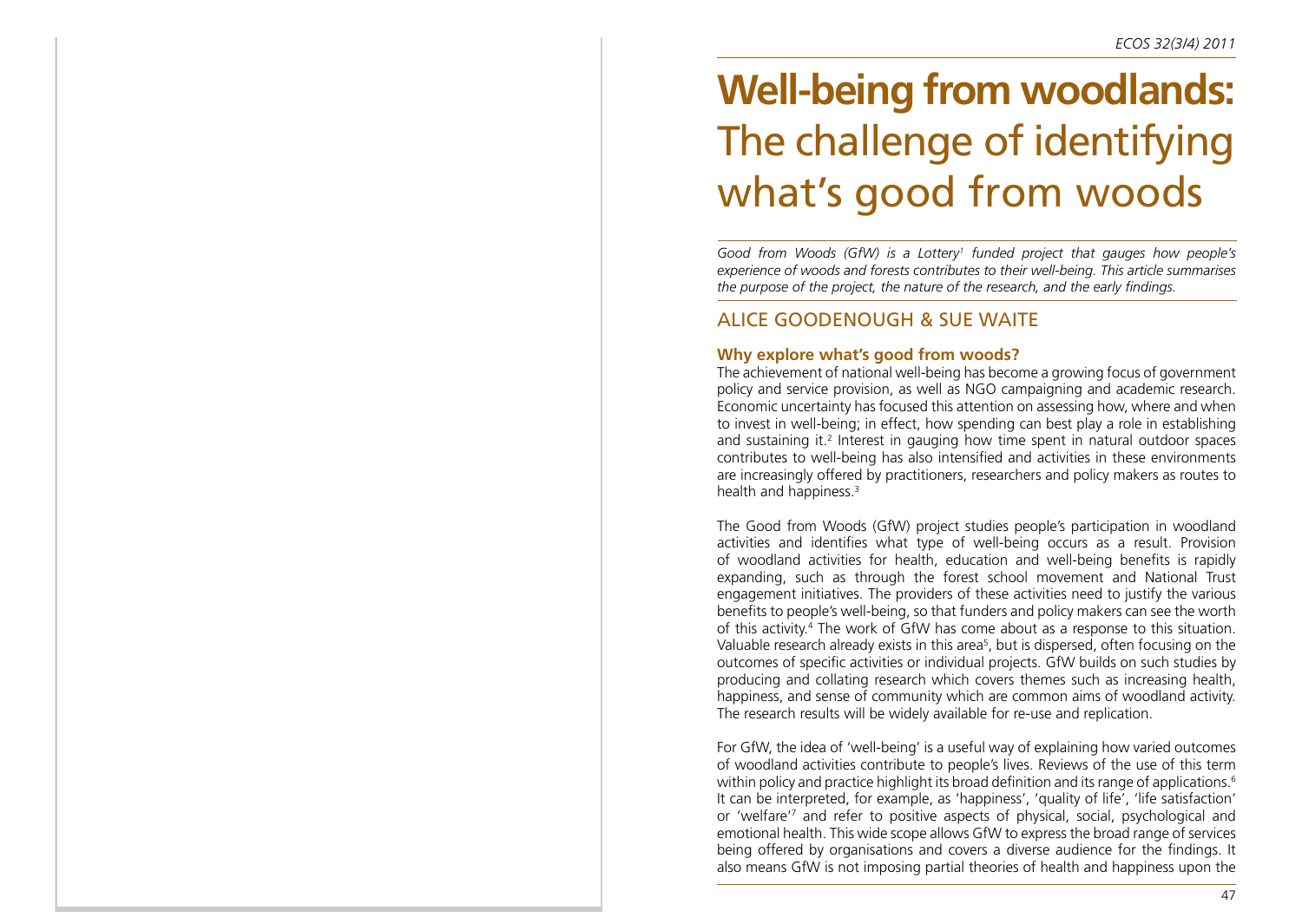research, but allows insights that reflect the specific woodland context. Equally, however, GfW ensures woodland well-being still corresponds with models of wellbeing generated in other environments, a process described below. However, well-being's wide definition has led to a breadth of methods for evaluating and measuring its presence and its indefinite nature poses challenges as an approach to demonstrating what is 'good from woods': what does 'well-being' during or following woodland activity consists of? What does it look or feel like? Is it different in woodland from elsewhere and how can we capture its presence?

## **How to explore what's good from woods?**

GfW considers that the providers of woodland activities are well placed to study the above questions and that collaborative research with them is an important approach to understanding woodland based well-being. GfW asks these bodies to adopt a 'practitioner-researcher' role that develops their own research capacity, including their familiarity with benefits, their creative and communication skills, and their links with woodland activity providers and participants.

GfW works with practitioners doing this research by providing frameworks for and guidance in: developing their research focus; appropriate research methods; data analysis and development of findings and contributes costs for time spent researching. The practitioners doing the research shape, test and modify GfW's methodology with the GfW research team, so it can be used by the next intake of researchers who further trial and develop it. The project has worked with five organisations: The National Trust in Devon and Cornwall; Embercombe, a landbased education centre in Devon; Ruskin Mill, a further education college for students with learning differences in Gloucestershire; The Forest of Avon Trust, a woodland creation charity in Bristol; and Otterhead Forest School in Somerset, over its first 18 months and will partner six more during its lifetime.

The dual practitioner-researcher role can present challenges. For example, practitioners can doubt their own aptitude for research, seeing it as desk-based, and scientific or bureaucratic, in contrast to their own outdoor practical activity.<sup>8</sup> To help people reassess what it means to be a researcher and develop the associated confidence, GFW emphasises the central role that creativity, communication and people skills have in carrying out research. These are attributes that GfW practitioners value and use widely in their current work.<sup>9</sup> Recognising that they already possess transferable abilities can help practitioners doing the research to be more confident in pursuing the research tasks.

Likewise, practitioners' prior assumptions of the well-being provided through their work could act as a bias within the research. To address this, the collaborative research identifies where and how they can gauge wider opinions of the anticipated benefits of their work. For practitioners, gathering local and more distant perspectives is both a practical task of establishing who can help them gain understanding, and a reflective one, considering the contrasts between their particular interpretations of well-being and those of others.

GfW helps the researchers give equal weight to each opinion amongst the group being studied, regardless of age, position, or critical opinion, and highlights how views might converge, challenge and complicate one another. Consistent themes are identified which can be explored further.

At a GfW project in Devon, where the National Trust introduce Family Learners to their wooded sites for example, practitioners suspected that well-being outcomes of this activity might include:

- **– increased self-confidence** amongst families, successfully introduced to and grown familiar with a new environment
- **– increased social well-being** as families interact during this process
- **– increased connection with nature** as families interact with woodland.

Researching the views of the families participating both corroborated and expanded these ideas, establishing that many participants appeared to use activities to:

- **– deepen connection with nature:** through developing familiarity with the woodland environment
- **– increase social engagement amongst children:** with parents seeing natural environments as important settings for enhancing their children's social interaction
- **– achieve feelings of psychological well-being:** with parents feeling part of purposeful families that are developing themselves.

This open style of the research lessens the risk of bias and circularity, whereby practitioner-researchers define the main benefits of their work and then look for evidence to support their hypothesis. The preliminary stage of the project has shown that practitioners' thoughts on types of well-being generated by their woodland activities are regularly supported, but also developed by this wider evidence.

This process both highlights practitioner-researchers' relative ease of access to their field of research, which might require much negotiation by an outsider, and draws attention to ethical concerns associated with the dual practitioner-researcher role. Although practitionerresearchers struggle with the time taken to comply with GfW's rigorous ethics procedure, required by Plymouth University to ensure fully informed consent by research subjects, it encourages them to consider how their prior working cultures and relationships may influence the research process and findings. Practitioner-researchers who've previously worked with their research subjects, as tutors for example, may be helped as researchers by the trust established in this previous relationship, but it is important that participants don't feel obliged to be involved in the research, or won't give critical feedback, because they value the provider and activity. Likewise practitioner-researchers sometimes feel awkward adopting dual identities in their workplace, sensing that their new 'researcher' role is misunderstood by research subjects or unsupported by fellow staff.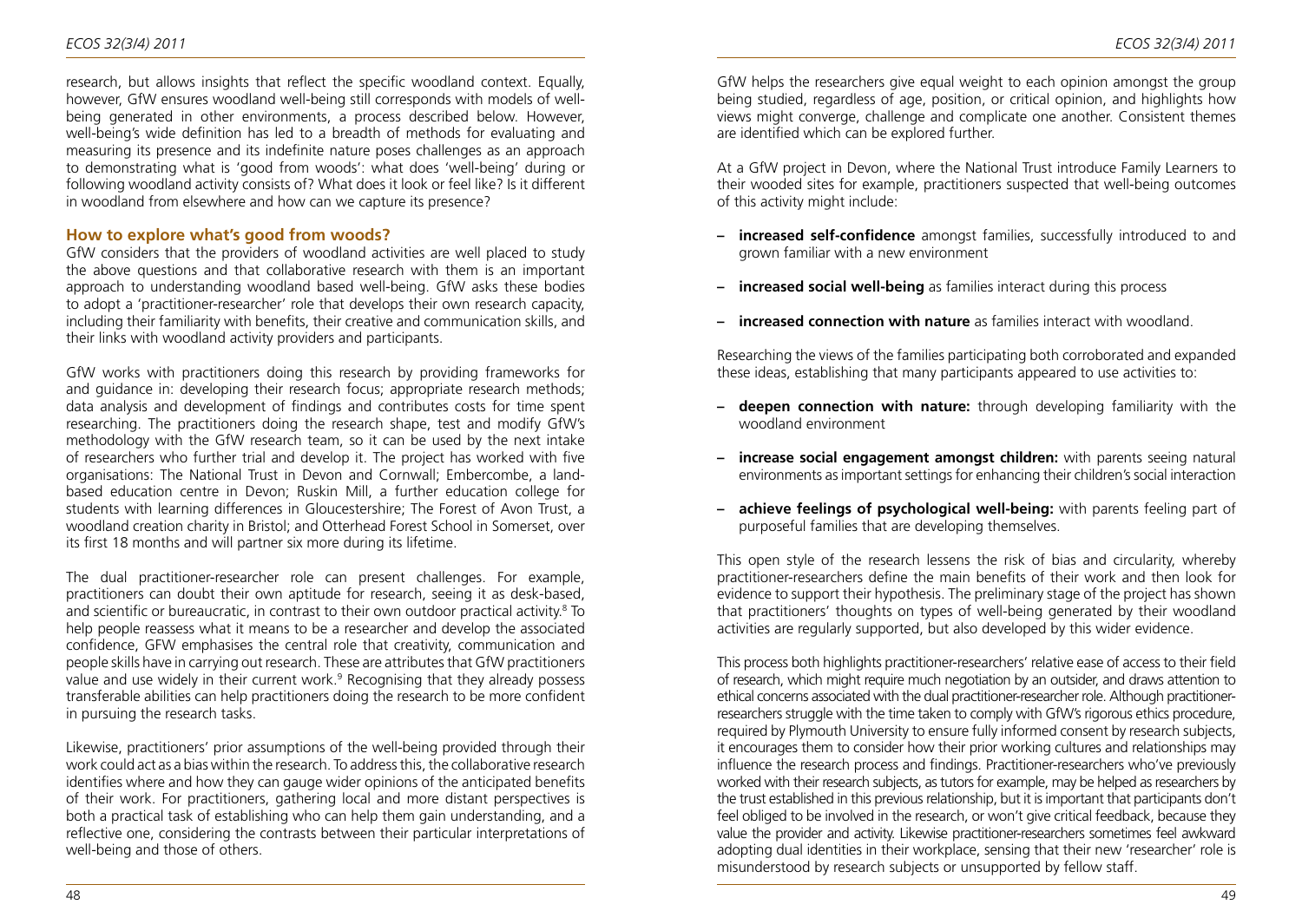At this early stage of GfW, however, it seems that when access to the research setting and subjects is uncomplicated and with skills they identify as central to their existing roles, practitioner-researchers are well positioned to investigate how activity in woodland is generating well-being for the participants. In these circumstances, practitioner-researchers have many opportunities to test, creatively adapt and refine methodology so it is appropriate and successful. One GfW project in Gloucestershire based at Ruskin Mill College and one in Bristol, at The Forest of Avon Trust, for instance, are both working with students with learning difficulties. Familiarity with the practitioners' previous work led the organisations, carers and guardians to quickly agree to and engage with the research, although its focus on a potentially vulnerable group of people increases ethical considerations. Although student's verbal communication skills are often limited, practitioner-researchers build understanding with them, during and through woodland activity, with repeated opportunities to immerse themselves in participants' experiences and develop ways of gaining insights.

## **What is good from woods?**

Whilst GfW data collection involves a variety of approaches, the findings are easier to share, communicate and re-use if aligned with other ways of measuring quality of life. To achieve this, GfW also works with categories and indicators of health and happiness drawn from existing tools measuring subjective well-being.10 GfW's practitioner-researchers compare their evidence with the outcomes that existing assessments consider symptomatic of social, psychological, physical, emotional or natural connection well-being and link them where there is a good fit. They also identify experiences they feel fall outside, or further develop, these categories and indications of well-being. Practitioner-researchers also explore the people, processes and places associated with outcomes, clustering these factors around the feelings of wellbeing they contribute to, and explaining the characteristics of the woodland activity that makes a difference. This interrogative way of assessing indicators is aimed at establishing durable and shareable measures for evaluating woodlandbased well-being.

What have we learnt from this comparative analysis so far? Woodlands are complex and contradictory environments and their environmental, social and cultural richness all offer potential for varied well-being experiences. With GfW evidence still being collected, it is too early to identify definitive themes within the data. However, initial evidence suggests several features of woodland based activity associated with well-being.

Activity based in woodland appears to increase participation in social (peer, intergenerational, community), cultural (ideas, knowledge, practices) and environmental (sensory, physical, biophilic) interactions and this potentially increases opportunities to access well-being experiences. Furthermore, woodland situations are regularly reported as distinct from other everyday settings and being present in this different context often stimulates these increased interactions and well-being opportunities.

However, the social, cultural and environmental diversity of woodlands also makes them potentially contrary places; presenting both challenges to and opportunities

for well-being simultaneously; and sometimes challenge triggers opportunities. Providers of woodland activity may take advantage of this diverse context to stimulate different types of well-being appropriate to different types of participant.

Finally, experiences of health and happiness stimulated by activity in woodland, like the environment itself, are sometimes varied, not necessarily belonging to a single area of well-being (social, psychological, emotional, physical or natural connection) but may bring together different types of well-being experience.

GfW will continue testing and developing its methods and interpretations, with practitioner-researchers, to challenge and develop these initial observations; creating a robust methodology for discovering and substantiating what is 'good from woods'.

#### **References and notes**

- 1. Good from Woods is the Big Lottery funded project "Social cohesion and well-being deriving from woodland activities" led by the Silvanus Trust and the University of Plymouth, with partners in the Woodland Trust and Neroche.
- 2. Bacon, N., Brophy, M., Mguni, N., Mulgan, G. & Shandro, A. (2010) *The State of Happiness: Can Public Policy Shape People's Wellbeing and Resilience?* London: The Young Foundation, p 8.
- 3. See for example:

Bell S., Hamilton V., Montarzino A., Rothnie H., Travlou P. and Alves S. (2008) *Greenspace Scotland research report, greenspace and quality of life: a critical literature review,* Stirling: Greenspace Scotland HM Government (2011)The Natural Choice: Securing The Value of Nature White Paper, The Stationery Office Limited, p 46

Pretty, J., Griffin, M., Peacock, J., Hine, R., Sellens, M. & South, N. (2005) *A Countryside for Health and Wellbeing: The Physical and Mental Health Benefits of Green Exercise, Executive summary,* Sheffield: The Countryside Recreation Network.

Shah, H. & Peck, J. (2005) *Well-being and the environment, achieving 'One Planet Living' and maintaining quality of life,* London: New Economics Foundation

- 4. Evidence amassed by the Silvanus Trust from practitioners and Forest Education Cluster Groups in the southwest.
- 5. See for example:

Acton, J. (2010) *If you go down to the woods today: Building confidence and changing behaviour in a Cornish woodland,* Cornwall: J & M Sustainable Developers.

Eastaugh, K., Tudge, K. & Lawes, K. (2010) *Wye Woods Evaluation2006-2009*, Small Woods. Kenny, R. (2009) *INVOLVE ENJOY ACHIEVE, Forest School Evaluation Project,* [http:// www.commissioningsupport.org.uk/idoc8781.pdf?docid=0e4d6214-aa55-4a03-8117- 9ef0c109284c&version=-1, accessed 31/10/11].

Murray, R. (2003) *Forest School Evaluation Project, A Study in Wales,* New Economics Foundation, [http://www. forestry.gov.uk/pdf/ForestSchoolWalesReport.pdf/\$FILE/ForestSchoolWalesReport.pdf, accessed 31/10/2011]. Murray, R. & O'Brien, L. (2005) *'Such enthusiasm – a joy to see', An evaluation of Forest School in England,*  Forest Research & New Economics Foundation, [http://www.forestry.gov.uk/pdf/ForestSchoolEnglandReport. pdf/\$FILE/ForestSchoolEnglandReport.pdf, accessed 31/10/2011].

6. Abdallah, S., Steuer, N., Marks, M. & Page, N. (2008) *Well-Being Evaluation Tools: A Research and Development Project for the Big Lottery Fund,* New Economics Foundation [http://www.biglotteryfund.org. uk/wellbeing\_evaluation\_tools.pdf, accessed 11/05/10], p 7.

Bacon et al., 2010, p 8.

O'Brien, L. (2009) *'Wellbeing, forestry and ecosystem services: A discussion paper,* Forest Research, [http:// www.forestry.gov.uk/pdf/Forestry\_and\_wellbeing\_discussion\_paper.pdf/\$FILE/Forestry\_and\_wellbeing discussion\_paper.pdf, accessed 21/4/10], p 1.

Thompson, S. & Marks, N. (2008) *Measuring well-being in policy: issues and applications,* New Economics Foundation, p 8.